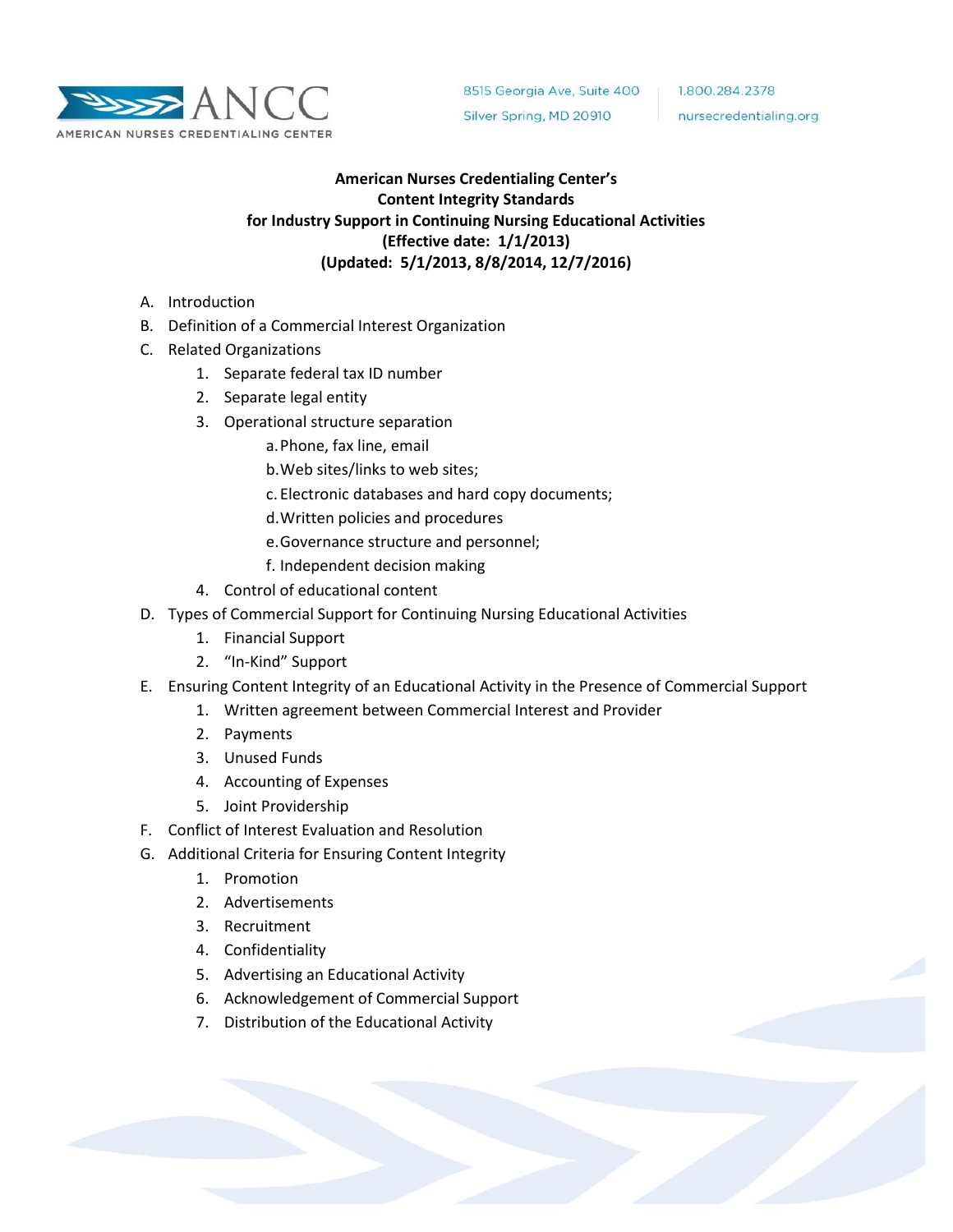- 8. Content of the Educational Activity
	- a.Slides, handouts or other materials
		- b.Live (in-person) activities Logos and trademarks
		- c. Enduring materials Logos and trademarks
	- d.Web-based materials Logos and trademarks
	- e.Evaluations
	- f. Learner recruitment
- H. Exhibits, Promotions and Sales
- I. Giveaways
- J. Failure to Comply
- K. Complaints

### **A. Introduction**

The American Nurses Credentialing Center's Content Integrity Standards for Industry Support in Continuing Nursing Educational Activities serves as a resource for Providers\* to plan, implement and evaluate quality continuing nursing educational activities with integrity, free from the undue influence of commercial interest organizations. Federal law, core values for the Accreditation Program (2009 and 2013 Application Manuals, Accreditation Program) and the Code of Ethics for Nurses with Interpretive Statements (ANA, 2001) create the foundation for these standards, which are designed to help Providers comply with Food and Drug Administration Guidance on Industry-Supported Scientific and Educational Activities.

*\*"Provider" refers to an ANCC Accredited Provider or an organization or individual approved by an ANCC Accredited Approver (Approved Provider or Individual Activity Applicant).* 

### **B. Definition of a Commercial Interest Organization**

The American Nurses Credentialing Center (ANCC) defines an organization as having a commercial interest ("Commercial Interest Organization")\* if it:

- Produces, markets, sells or distributes health care goods or services consumed by or used on patients;
- Is owned or operated, in whole or in part, by an organization that produces, markets, sells or distributes health care goods or services consumed by or used on patients; or
- Advocates for use of the products or services of commercial interest organizations.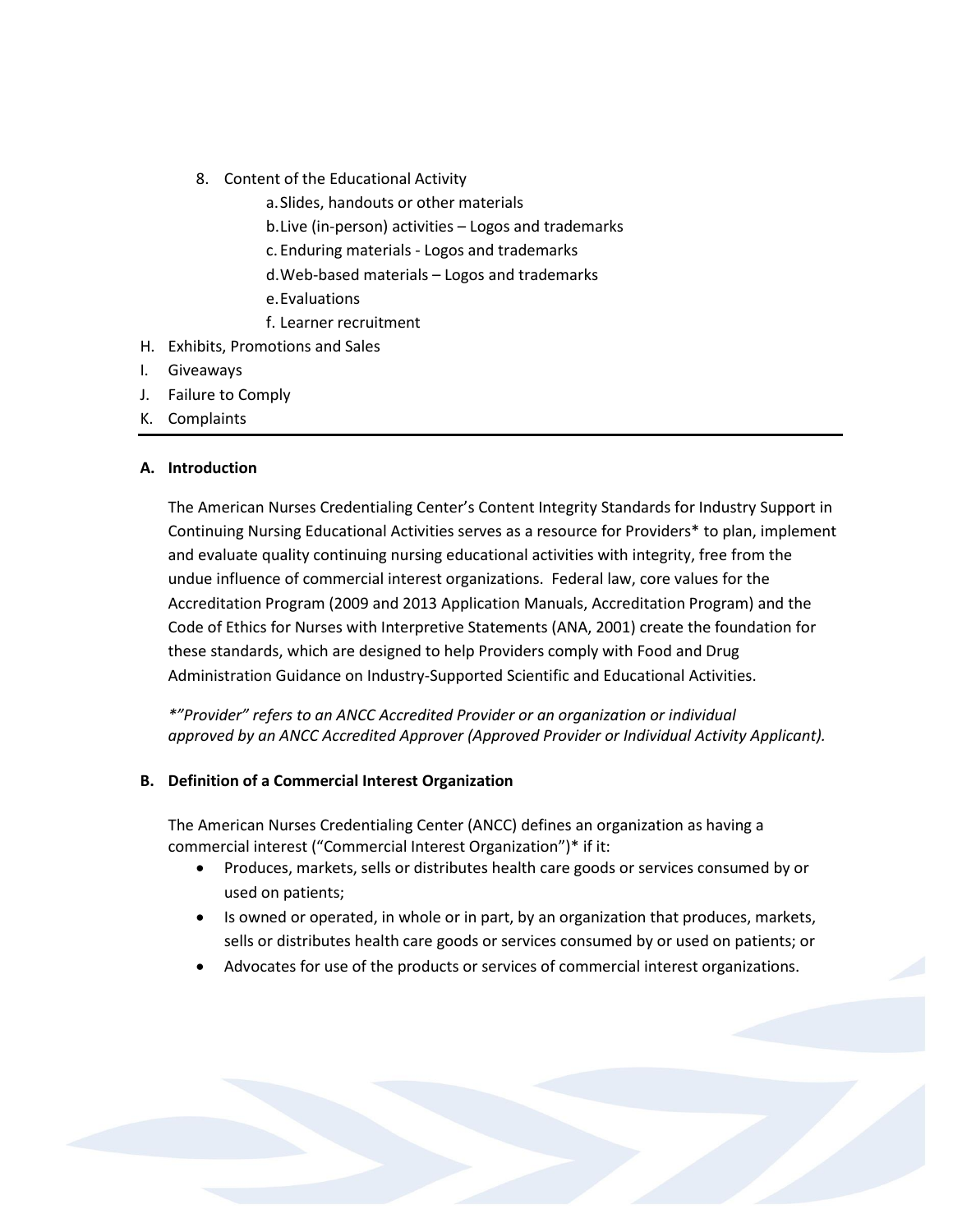(\*Reference: Accreditation Council for Continuing Medical Education (ACCME) Standards of Commercial Support, August 2007 [\(www.accme.org\)](http://www.accme.org/) - ANCC's definition is intended to ensure compliance with Food and Drug Administration Guidance on Industry-Supported Scientific and Educational Activities and consistency with the ACCME definition)

Commercial Interest Organizations are *ineligible* for accreditation.

An organization is NOT a Commercial Interest Organization\* if it is:

- A government entity;
- A non-profit 501(c)(3) organization;
- A provider of clinical services directly to patients, including but not limited to hospitals, health care agencies and independent health care practitioners;
- An entity the sole purpose of which is to improve or support the delivery of health care to patients, including but not limited to providers or developers of electronic health information systems, database systems, and quality improvement systems;
- A non-healthcare related entity whose primary mission is not producing, marketing or selling or distributing health care goods or services consumed by or used on patients.
- Liability insurance providers
- Health insurance providers
- **•** Group medical practices
- Acute care hospitals (for profit and not for profit)
- Rehabilitation centers (for profit and not for profit)
- Nursing homes (for profit and not for profit)
- Blood banks
- Diagnostic laboratories

(\*Reference: Accreditation Council for Continuing Medical Education (ACCME) Standards of Commercial Support, August 2007 [\(www.accme.org\)](http://www.accme.org/) - ANCC's definition is intended to ensure compliance with Food and Drug Administration Guidance on Industry-Supported Scientific and Educational Activities and consistency with the ACCME definition)

### C. **Related Organizations**

Parent Organization – An organization that owns one or more subsidiary organizations. A parent organization that is a Commercial Interest Organization is *not eligible* for accreditation.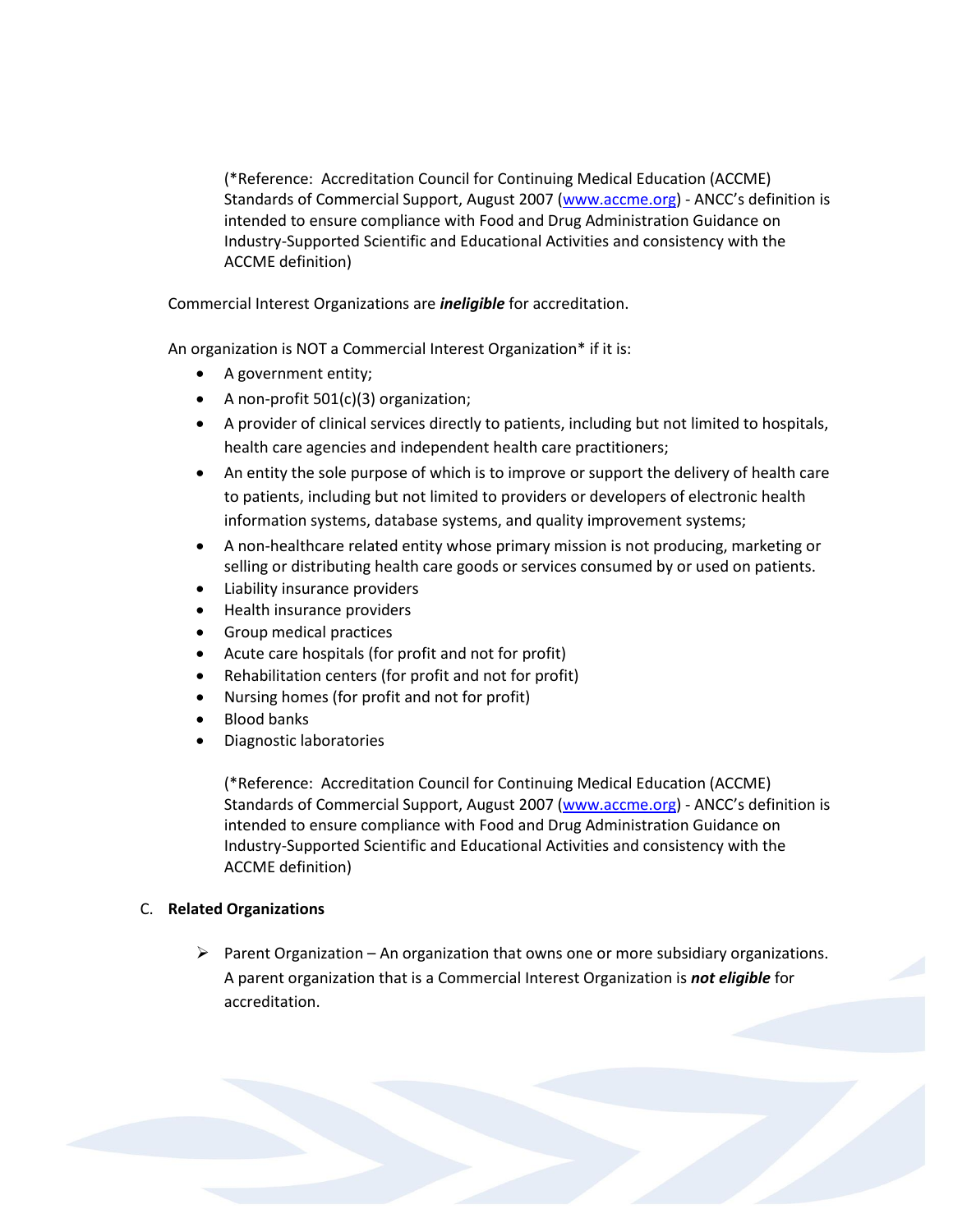- $\triangleright$  Subsidiary Organization An organization that is owned by a parent company. A subsidiary of a Commercial Interest Organization is *not eligible* for accreditation.
- $\triangleright$  Sister Organizations Two organizations that share a common parent owner are "sister organizations." An organization *may be eligible for accreditation* if it establishes and maintains an adequate corporate firewall to shield it from the influence of a sister organization that is a Commercial Interest Organization.

Adequacy of a corporate firewall will be evaluated by examining evidence demonstrating independence, based on the following factors:

- 1. The commercial interest organization and its non-commercial interest sister organization (the "educational organization") have separate federal tax ID numbers;
- 2. The commercial interest organization and the educational organization are separate legal entities;
- 3. The operational structure of the commercial interest organization and the educational organization are separate and distinct, including but not limited to:
	- o Phone, fax and email communication;
	- o Web sites/links to web sites;
	- o Electronic and hard copy documents;
	- o Written policies and procedures that may impact the delivery of continuing education;
	- o Separate governance structures and personnel; and
	- o Independence in decision making;
- 4. Educational content for activities is planned, developed, implemented and controlled exclusively by the educational organization. The commercial interest organization may have no influence over content of the educational activity.

## **D. Types of Commercial Support for Continuing Nursing Educational Activities**

Commercial Interest Organizations may provide monetary funding or other support ("Commercial Support") for continuing nursing educational activities in accordance with the following fundamental principles:

(1) Commercial Support must not influence the planning, development, content, implementation or evaluation of an educational activity; AND

(2) Receipt of Commercial Support must be disclosed to learners.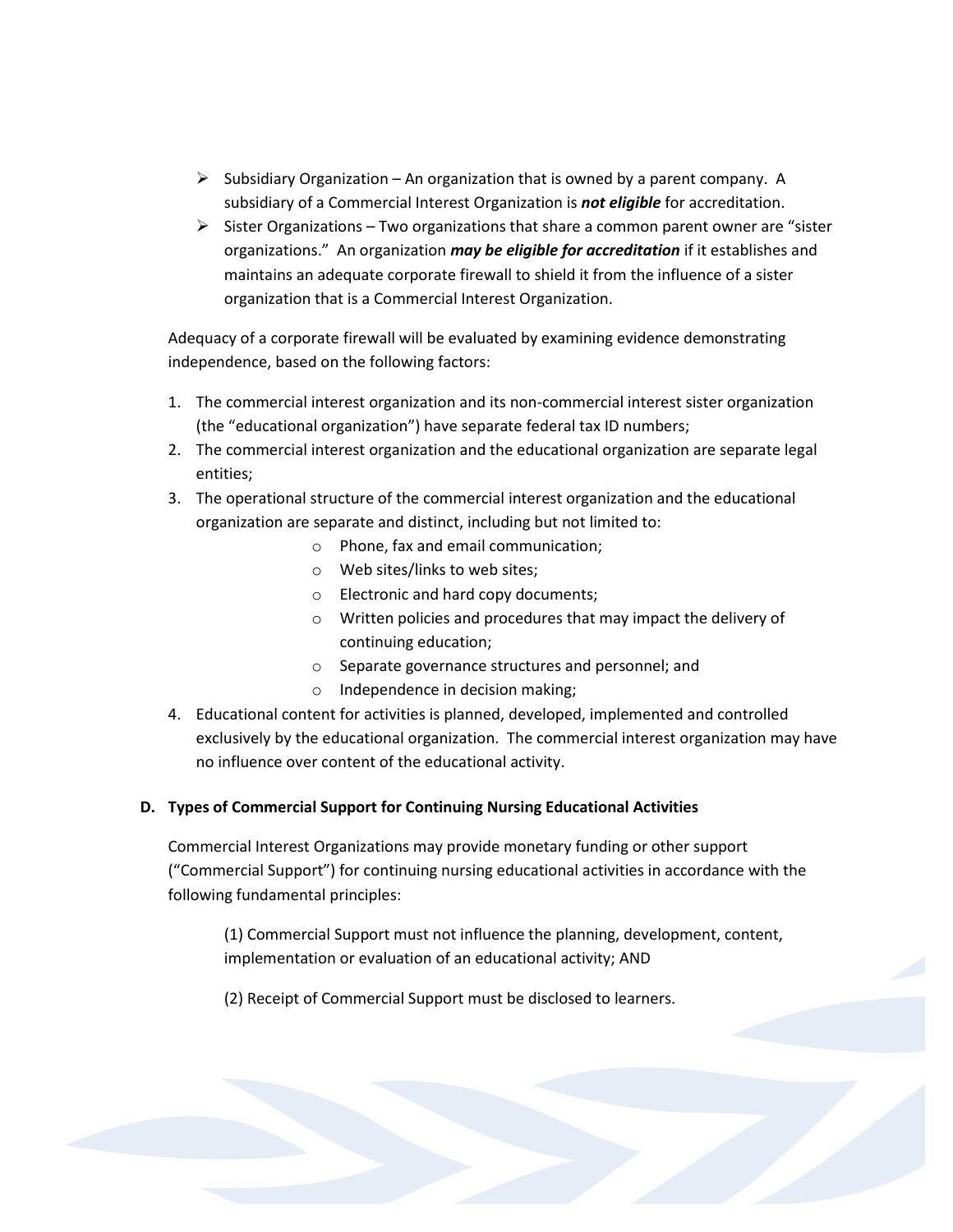Commercial Support may be used to pay for all or part of an educational activity and for expenses *directly related* to the educational activity, including but not limited to: travel, honoraria, food, support for learner attendance and location expenses. Commercial Support may be used to support more than one educational activity at the same time or multiple activities over a period of time.

Commercial Support is:

- 1. Financial Support money supplied by a Commercial Interest Organization to be used by a Provider for expenses related to the educational activity. Financial support may be provided as an unrestricted grant, educational grant, donation or scholarship.
- 2. "In-Kind" Support materials, space or other non-monetary resources or services used by a Provider to conduct an educational activity; which may include and is not limited to human resources, marketing services, physical space, equipment such as audio-visual materials and teaching tools (for example, anatomic models). In-kind donations may not bear the trade names, logos or other identifying insignia of the Commercial Interest Organization. In-kind support may not include promotion of goods or services of the Commercial Interest Organization. In the event that the trade name, logo or other identifying insignia cannot be removed (i.e. embedded in the piece of equipment), the Provider must ensure that learners are aware of similar products produced by other companies. In addition, disclosure of the in-kind donation must be provided to learners.

## **E. Ensuring Content Integrity of an Educational Activity in the Presence of Commercial Support**

Commercial Interest Organizations providing Commercial Support for continuing educational activities may not influence the planning, implementation or evaluation of an educational activity. The following requirements to ensure content integrity must be satisfied by the Provider when Commercial Support is accepted:

- 1. Written Agreement. There must be a written agreement between a Commercial Interest Organization providing Commercial Support and the Provider utilizing Commercial Support. The written agreement must include the following:
	- a. Name of the Commercial Interest Organization;
	- b. Name of the Provider;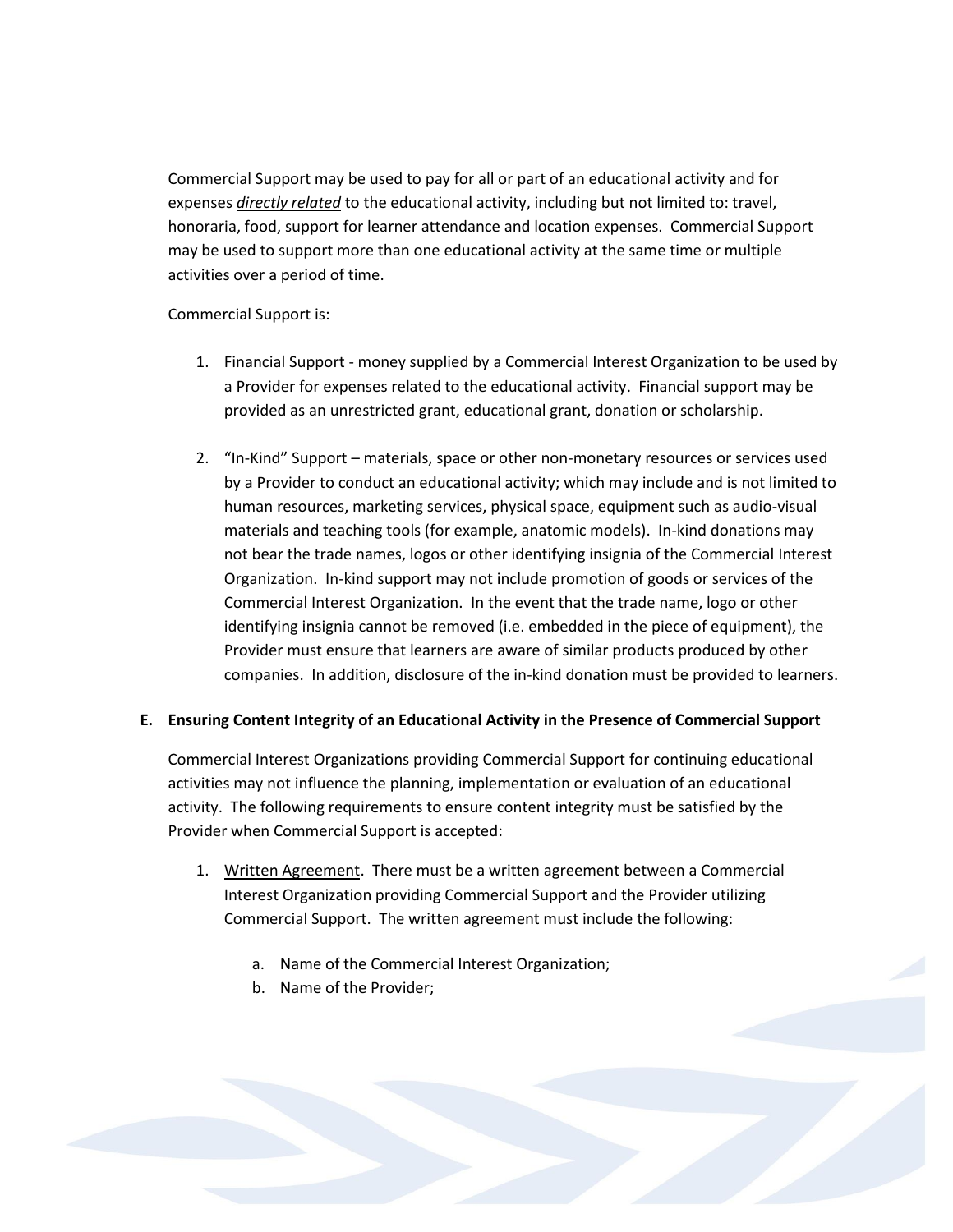- c. Complete description of all Commercial Support provided, including both financial and in-kind support;
- d. Statement that the Commercial Interest Organization will not participate in planning, developing, implementing or evaluating the educational activity;
- e. Statement that the Commercial Interest Organization will not recruit learners from the educational activity for any purpose;
- f. Description of how Commercial Support must be used by the Provider
	- i. Unrestricted Use: Commercial Support given freely and without constraint by the Commercial Interest Organization and the Provider has sole discretion to administer Commercial Support as appropriate for planning, developing, implementing or evaluating the educational activity;
	- ii. Restricted Use: Commercial Support given to support a specific aspect of an educational activity such as meals, breakout sessions or speaker honoraria
- g. Signature of a duly authorized representative of *the* Commercial Interest Organization with authority to enter into binding contracts on behalf of the Commercial Interest Organization;
- h. Signature of a duly authorized representative of the Provider with authority to enter into binding contracts on behalf of the Provider; and
- i. Date on which the written agreement was signed.
- 2. Payments. All payments for expenses related to the educational activity must be made by the Provider. The Provider must keep a record of all payments made using Commercial Support funding. Commercial Support funds may only be used to support expenses directly related to the educational activity.
- 3. Unused Funds. The Commercial Interest Organization may request the return of unused Commercial Support funds.
- 4. Accounting of Expenses. The Commercial Interest Organization may request that the Provider submit a record of how Commercial Support funding was spent.
- 5. Joint Providership. In the event that more than two organizations will be providing an educational activity receiving Commercial Support (jointly providing), the organization identified as the "Provider" of the activity is responsible for managing Commercial Support funds in adherence with the ANCC Accreditation criteria. A Commercial Interest Organization *may not* jointly provide educational activities.

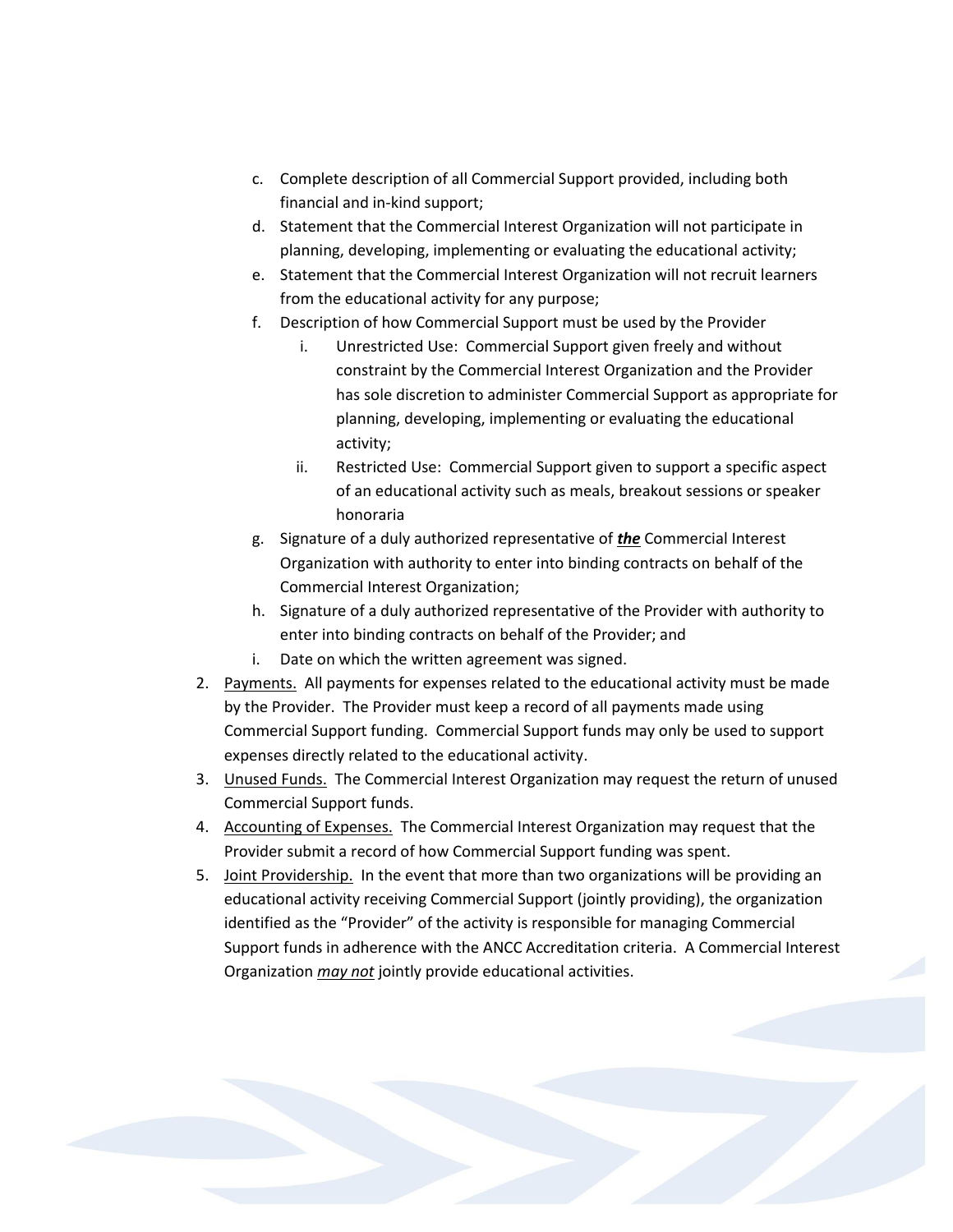#### **F. Conflicts of Interest Evaluation and Resolution**

The potential for conflicts of interest exists when an individual has the ability to control or influence the content of an educational activity **and** has a financial relationship with a *commercial interest*,\* the products or services of which are pertinent to the content of the educational activity. The Nurse Planner is responsible for evaluating the presence or absence of conflicts of interest and resolving any identified actual or potential conflicts of interest during the planning and implementation phases of an educational activity. If the Nurse Planner has an actual or potential conflict of interest, he or she should recuse himself or herself from the role as Nurse Planner for the educational activity.

\**Commercial interest*, as defined by ANCC, is any entity producing, marketing, reselling, or distributing healthcare goods or services consumed by or used on patients, or an entity that is owned or controlled by an entity that produces, markets, resells, or distributes healthcare goods or services consumed by or used on patients. Nonprofit or government organizations, nonhealthcare-related companies, and healthcare facilities are not considered commercial interests.

- *Employees* of commercial interest organizations *are not permitted* to serve as planners, speakers, presenters, authors and/or content reviewers if the content of the educational activity is related to the products or services of the commercial interest organization.
- *Employees* of commercial interest organizations *are permitted* to serve as planners, speakers, presenters, authors and/or content reviewers if the content of the educational activity is NOT related to the products of the commercial interest organization.
- Individuals who have *non-employee relationships* with commercial interest organizations (see bullet 2 below) *are permitted* to serve as planners, speakers, presenters, authors and/or content reviewers as long as the Provider has implemented a mechanism to identify, resolve and disclose the relationship as outlined in these standards.

The Nurse Planner is responsible for ensuring that all individuals who have the ability to control or influence the content of an educational activity disclose all relationships with any commercial interest, including but not limited to members of the Planning Committee, speakers, presenters, authors, and/or content reviewers. *Relevant relationships*\*\* must be disclosed to the learners during the time when the relationship is in effect and for 12 months afterward. All information disclosed must be shared with the participants/learners prior to the start of the educational activity.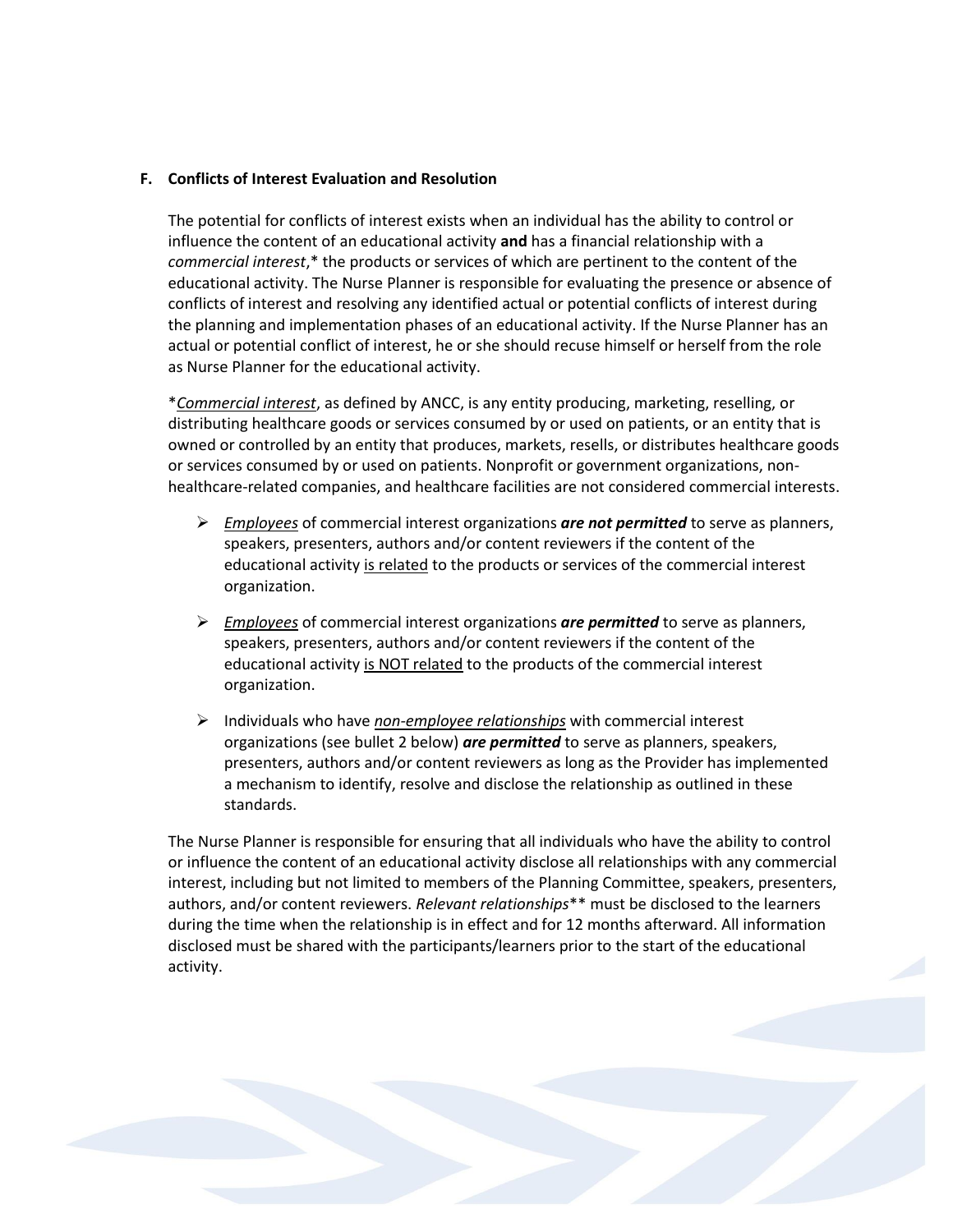\*\**Relevant relationships,* as defined by ANCC, are relationships with a commercial interest if the products or services of the commercial interest are related to the content of the educational activity.

- Relationships with any commercial interest of the individual's spouse/partner may be relevant relationships and must be reported, evaluated, and resolved.
- Evidence of a relevant relationship with a commercial interest may include but is not limited to receiving a salary, royalty, intellectual property rights, consulting fee, honoraria, ownership interest (stock and stock options, excluding diversified mutual funds), grants, contracts, or other financial benefit directly or indirectly from the commercial interest.
- Financial benefits may be associated with employment, management positions, independent contractor relationships, other contractual relationships, consulting, speaking, teaching, membership on an advisory committee or review panel, board membership, and other activities from which remuneration is received or expected from the commercial interest.

### **Evaluation**

The Nurse Planner is responsible for evaluating whether any relationship with a commercial interest is considered relevant to the content of the educational activity. Disclosures may be categorized in the following ways:

- No relationship with a commercial interest exists. No resolution required.
- Relationship with a commercial interest exists. The relationship with the commercial interest is evaluated by the Nurse Planner and determined not to be relevant to the content of the educational activity. No resolution required.
- Relevant relationship with a commercial interest exists. The relevant relationship is evaluated by the Nurse Planner and determined to be pertinent to the content of the educational activity. Resolution is required.

### **Resolution and Activity Assessment**

Actions taken to resolve conflicts of interest must demonstrate resolution of the identified conflicts of interest **prior to** presenting/providing the educational activity to learners. Such actions must be documented and the documentation must demonstrate (1) the identified conflict, and (2) how the conflict was resolved. Actions may include but are not limited to the following:

 Removing the individual with conflicts of interest from participating in all parts of the educational activity.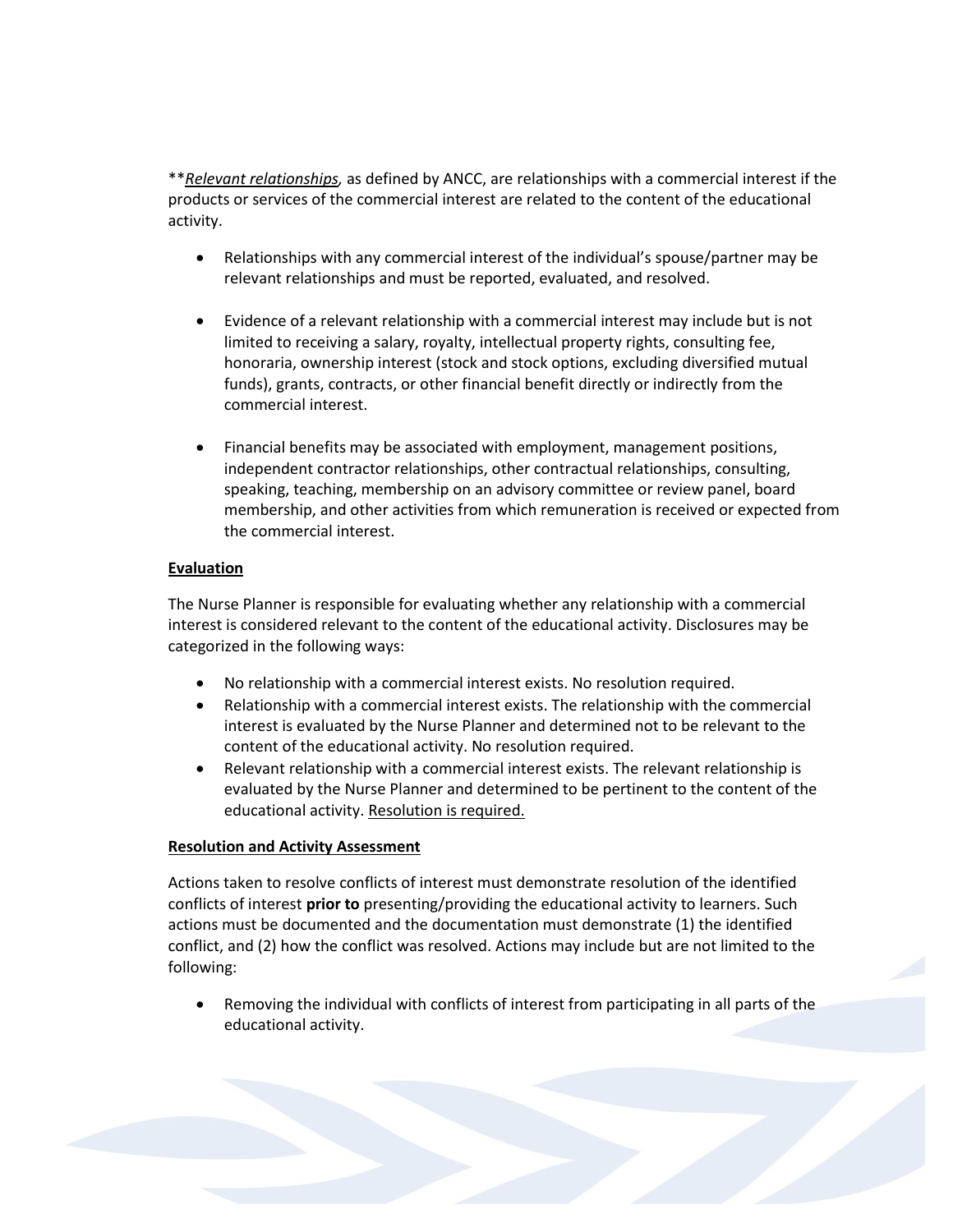- Revising the role of the individual with conflicts of interest so that the relationship is no longer relevant to the educational activity.
- Not awarding continuing education contact hours for a portion or all of the educational activity.
- Undertaking review of the educational activity by a content reviewer to evaluate for potential bias, balance in presentation, evidence-based content or other indicator of integrity, and absence of bias, AND monitoring the educational activity to evaluate for commercial bias in the presentation.
- Undertaking review of the educational activity by a content reviewer to evaluate for potential bias, balance in presentation, evidence-based content or other indicator of integrity, and absence of bias, AND reviewing participant feedback to evaluate for commercial bias in the activity.

### *Disclosure*

*Individuals refusing to disclose relationships with Commercial Interest Organizations may not participate in any part of the educational activity.*

#### **G. Additional Criteria for Ensuring Content Integrity**

- 1. Promotion. A Commercial Interest Organization may not promote its goods or services in relation to the content of an educational activity at any time during which the educational activity takes place including the introduction and conclusion of the activity, regardless of the format of the educational activity.
- 2. Advertisements for the Commercial Interest Organization. Advertisements promoting the products or services of a Commercial Interest Organization in relation to the content of an educational activity must be physically separated from the educational activity, regardless of the format of the educational activity.
- 3. Recruitment. A Commercial Interest Organization\may not recruit learners from an audience for any reason.
- 4. Confidentiality. Providers may not share contact information related to learners without written permission from the learner.
- 5. Advertising an Educational Activity. A Commercial Interest Organization may advertise an educational activity for which it has given Commercial Support. Examples of advertising may include but are not limited to: Save the Date cards, flyers and emails.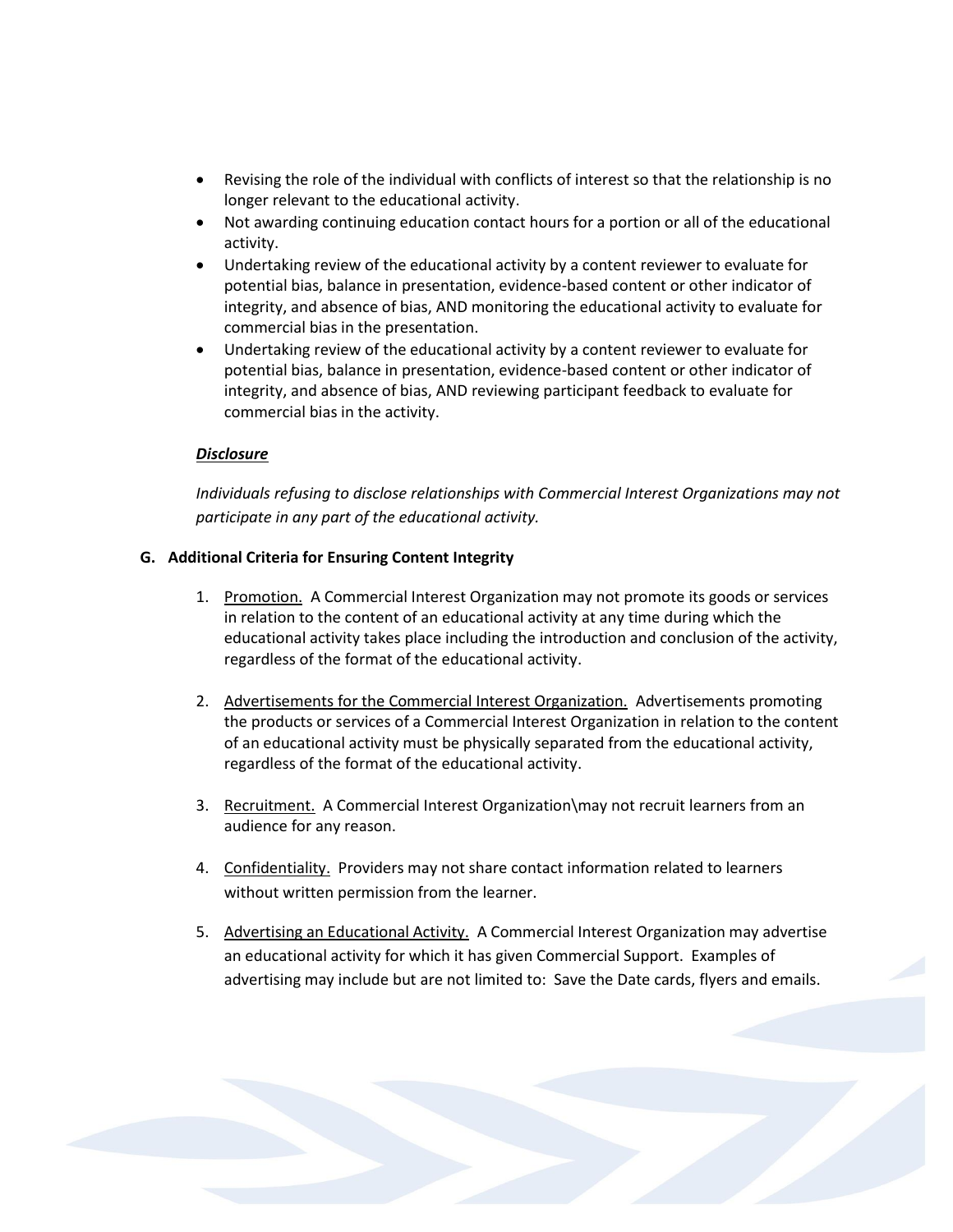- 6. Acknowledgement of Commercial Support. Providers may acknowledge Commercial Support provided by a Commercial Interest Organization on marketing materials for the educational activity.
- 7. Distribution of the Educational Activity. A Commercial Interest Organization may not distribute educational activities directly to learners.
- 8. Content of the Educational Activity. Content is the responsibility of the Provider of the educational activity. All materials used for the educational activity must be free from commercial bias. To guard against the presence of commercial bias, the Provider is responsible for ensuring the following:
	- a. Slides, handouts or other materials presented to the learner related to the educational activity do not display any logos or other trademarks of a Commercial Interest Organization;
	- b. Live (in-person) educational activities are presented without reference to a Commercial Interest Organization; acknowledgement of commercial support is limited to the name of the entity providing support
	- c. Enduring materials do not include logos, trademarks or other insignia of, or references to, a Commercial Interest Organization; acknowledgement of commercial support is limited to the name of the entity providing support
	- d. Web-based materials do not include logos, other trademarks or other insignia of, or reference to, a Commercial Interest Organization; acknowledgement of commercial support is limited to the name of the entity providing support
	- e. Evaluations of the educational activity make no reference to a Commercial Interest Organization or its products or services; and
	- f. Learners are not recruited for any purpose during the activity or evaluation.

## **H. Exhibits, Promotions and Sales**

Commercial Interest Organizations may not exhibit, promote or sell products or services during the introduction of an educational activity, while the educational activity takes place or at the conclusion of an educational activity, regardless of the format of the educational activity. Exhibits, promotion and sales must be separated from the educational activity. The following standards apply to exhibiting, promoting and selling products or services:

 Exhibiting, promoting and selling products may not take place during an educational activity;